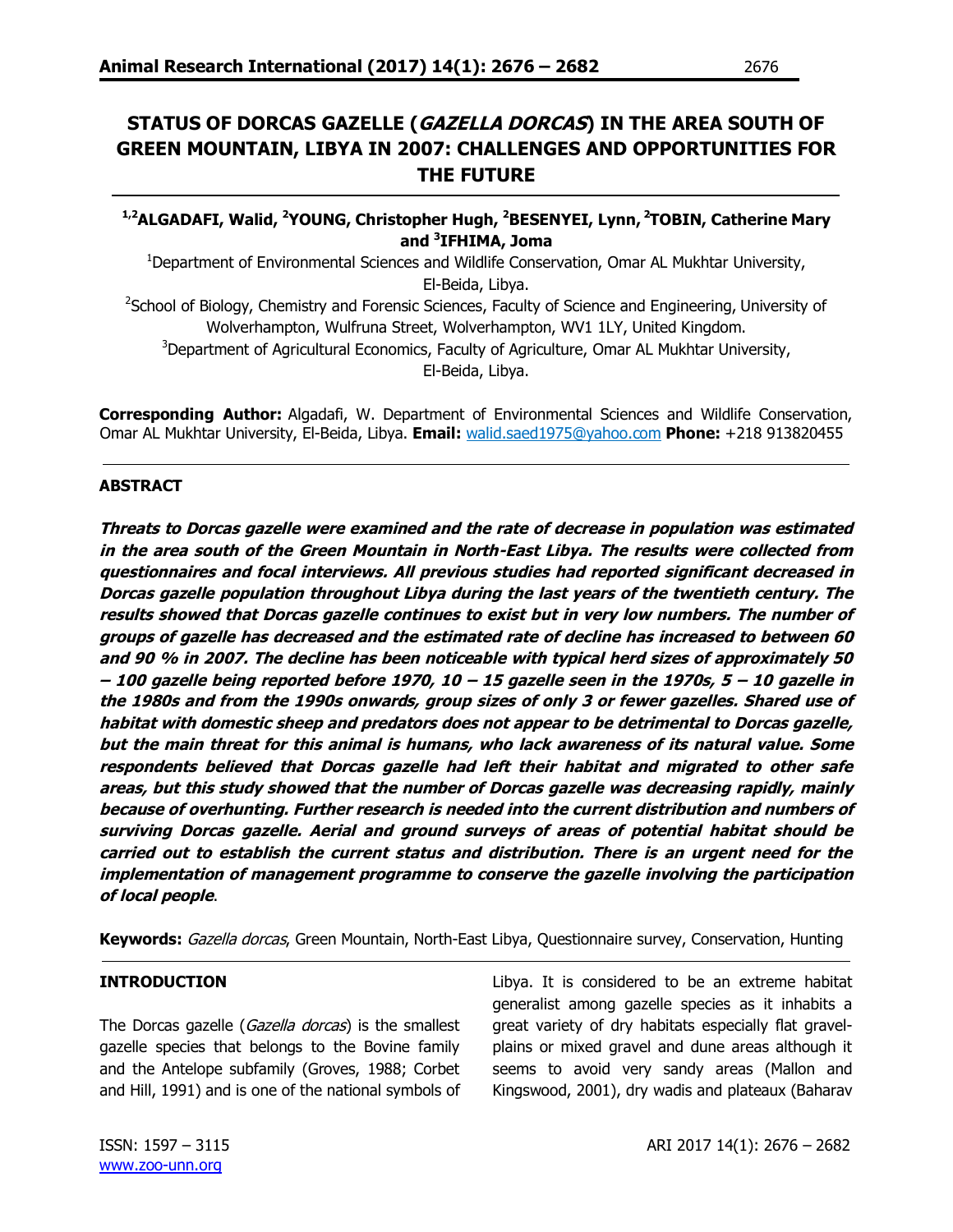and Mendelssohn, 1976), open dry areas and uninhabited oasis-type depressions (Osborn and Helmy, 1980). Previously, it was the most widespread and common ungulate species throughout most of North Africa countries (Mallon and Kingswood, 2001; El Alqamy and El Din, 2006; Lafontaine et al., 2006; Chammem et al., 2008; Abaigar et al., 2013; Attum et al., 2014). Historically Dorcas gazelle was the most common gazelle in Libya and was seen in herds of up to 100. Despite legal protection in Libya, the wild population of Dorcas gazelle is experiencing a drastic reduction across its range largely due to illegal hunting. Additionally, other human activities, such as livestock grazing, agriculture and growth of settlements (especially around new wells) reduced the space available for this species. The potential for natural recovery of populations is further compromised by disturbance from motorized vehicles and the effects of ongoing social conflicts and political instability in some areas of its range (Mallon and Kingswood, 2001; Chammem et al., 2008). These issues are not unique to Dorcas gazelle and many of these are problems faced by gazelle populations in arid environments worldwide (Newby, 1990; Attum et al., 2014). As a result of these pressures, the Dorcas gazelle is globally classified as vulnerable by the IUCN (2016) reflecting its severe global decline and in Libya, the Dorcas gazelle is classified as endangered under IUCN criteria (Mallon and Kingswood, 2001; Frost, 2014). Nonetheless, the relative importance of the various factors which determine the distribution and abundance of Dorcas gazelle, including the availability of habitat and a range of human factors, is not clear (Chammem et al., 2008) and in some areas these factors are completely unknown (Montfort, 2003). The aim of this study was to assess the status of the Dorcas gazelle in one part of its range in North-East Libya in the period running up to the current political instability in 2007.

#### **MATERIALS AND METHODS**

**Study Area:** The study area is located in North-East Libya, south of Green Mountain, also called Aljabal al Akhdar. Geographically the study area included Kwlan, Wadi El Mahaga, Ceede Muhame Hamri, Suluntah, Candula and Mrawah in the North, and includes Al Kharoba, Am Algazallan, Al kwemat, Bulat Mhraz, Bulat Alraml and Bulat Borkaes in the south. The study area is bordered to the east by the El Mekhili area, and on the west by Taknis village and the Gardas Al Abed area. The area lies between latitudes 32°33' and 31°45' N, and longitudes 22°21' and 21°04' E (Figures 1 a, b).



**Figure 1(a): General location of the study area in Libya**



**Figure 1(b): Location of the study area south of Green Mountain**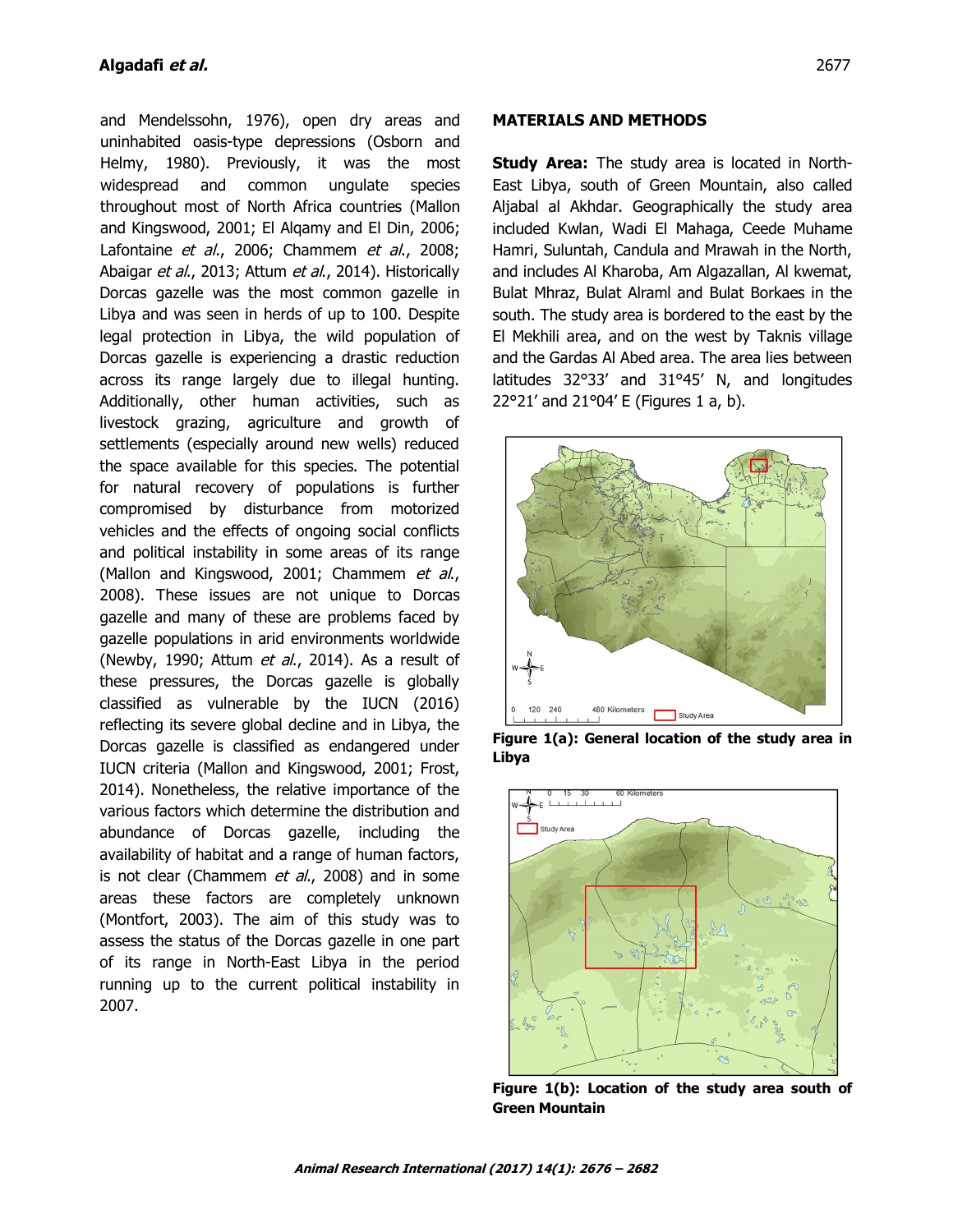The estimated size of the study area is almost  $16,716$  km<sup>2</sup> and the human population is estimated to be 600.000. The habitats in the study area are varied, semi-arid steppe grasslands with an annual rainfall of 219 mm in the north and arid dry desert with an annual rainfall of 30 mm in the south. Around 75 % of the rainfall falls during the winter season (EL-Barasi et al., 2013). The study area is one of the most important pastoral areas in the north eastern part of Libya. It is a part of a zone with intensive human activities mainly in the form of agriculture (so locally leading to overgrazing), mechanization and mining. Domestic animals constitute approximately 1,228,255 head (livestock and camels) with a long history of such land uses (EL-Barasi et al., 2013) in the area.

The vegetation is generally dominated by patches of short perennial grasses, such as Sarcopoterium spinosum, Stipa capensis, Pituranthos tortuosus, Peganum harmala, Periploca angustifolia and Thymelaea hirsuta. There are some widely-scattered herbaceous plant species such as Rhamnus oleoides, Ziziphus lotus, Thymus capitatus, Artemisia herba-alba, Juniperus phoenicea, Rhamnus tripartita, Retama raetam, Suaeda mollis, Urginea maritima, Capparis spinosa and Matricaria chamomilla (SWECO, 1986).

As for wild animals in the region, there are many mammals, birds and reptiles. In addition to Gazella dorcas, notable among the mammals are Canis aureus, Hyaena hyaena, Lepus capensis arabicus, Hystrix cristata, Hemiechinus auritus and Jaculus *jaculus*. Similarly, there is a highly specialized bird fauna including species such as Alectoris barbara and Chlamydotis undulata.

Reptiles such as Cerastes vipera, Testudo ibera, Varanus griseus, Lecerta muralis and Mabuya vittata are also present. In addition, this region is increasingly used as permanent pasture for camels, as well as for ruminants, including cattle, goats, and sheep (Awami, 1997).

**Survey of Dorcas gazelle:** The main method used was questionnaire survey with focal interviews completed using the same questions. A total of 150 questionnaires were completed during the first phase of fieldwork. Focal interviews were done with respondents who were not able to read and write, the questionnaire was read and their responses were written down by one of the authors. Prior to the full survey a pilot survey was undertaken to test the validity of the questionnaire.

Given the lack of detailed Dorcas gazelle records in this region, the main target of the study was local people who reside in areas within the gazelle's known range. The respondents belonged to these categories: hunters or other individuals interested in hunting, interested individuals who live near to where Dorcas gazelle are found and conservation organisations or other individuals interested in wildlife conservation. These people were given the questionnaire to complete, or else interviewed, in order to establish the current status of gazelle and identify the locations and numbers of gazelle sighted. The questionnaire also explored the perceived factor responsible for the decline in gazelle numbers, the economic value of the gazelle to the respondents. In addition to the questionnaire, secondary data was gathered from literature searches of existing written records and data sets.

**Data Analysis:** Data collected from the questionnaire and interviews were converted where possible to percentages for ease of use and comparison. The data was analysed using the SPSS software package to test the reliability of the combined data base for the core (relevant) questions and to see the extent of the effect of the influencing factors (independent variables) on the rate of decrease of the gazelle (y) (dependent variable). The factors examined were: overhunting  $(X_1)$ , a lack of natural habitat (lack of food and water)  $(X_2)$ , urbanization  $(X_3)$ , hunting at inappropriate times  $(X_4)$ , acquisition of hunting tools and of modern means of transportation  $(X_5)$ and a lack of awareness of the environmental value of the gazelle  $(X_6)$ .

# **RESULTS**

A total of 150 questionnaires were completed with the age of respondents ranging from 25 to 70 years. Within this cohort, there was a diversity of education levels, ranging from uneducated to postgraduate (Table 1) but with a majority qualified to at least high school level, especially in the youngest age groups.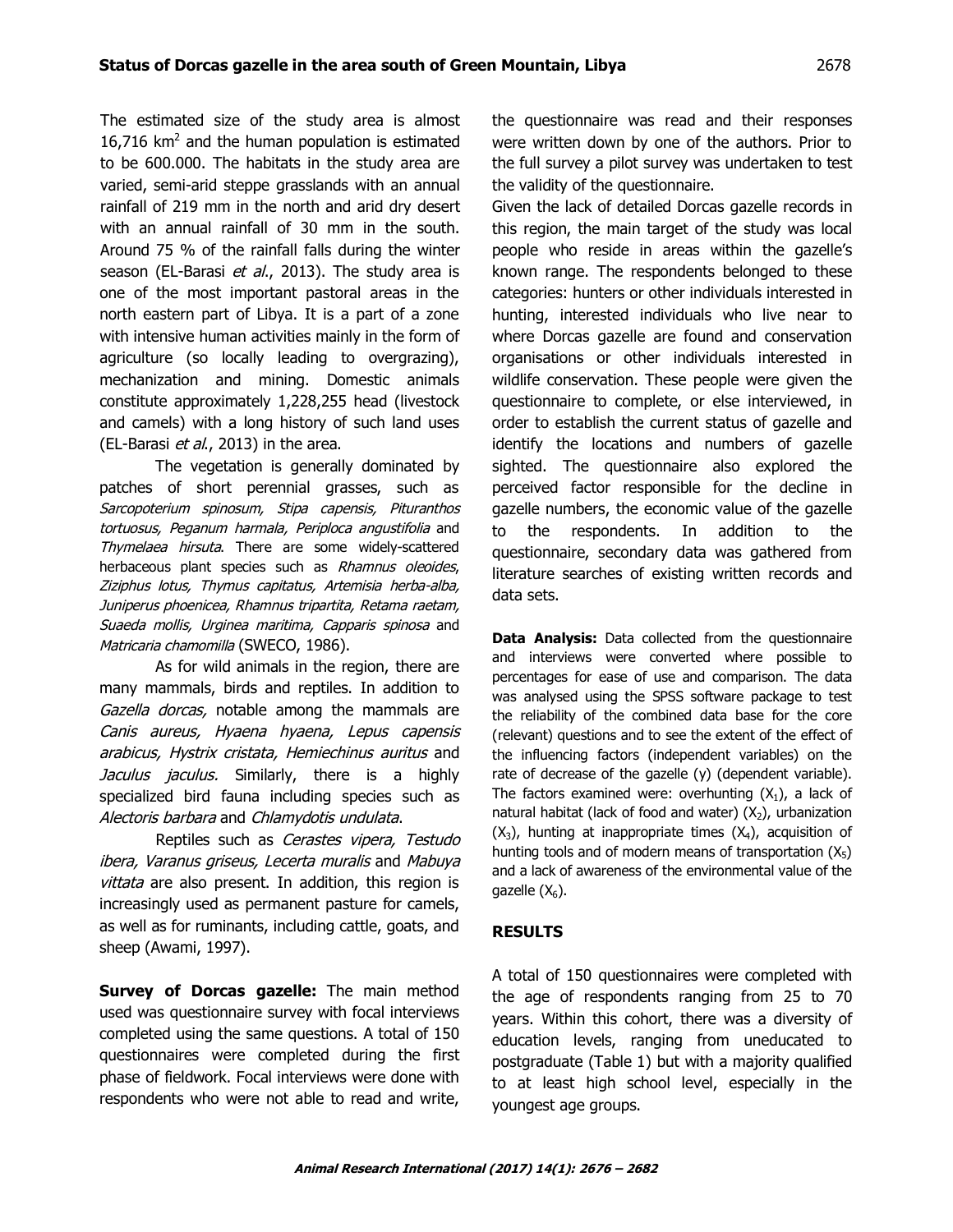| Age groups/years | <b>Uneducated</b> | <b>Primary</b> | <b>Preparatory</b> | <b>High</b><br>school | <b>University</b> | <b>Total</b> | <b>Percentage</b><br>(%) |  |  |
|------------------|-------------------|----------------|--------------------|-----------------------|-------------------|--------------|--------------------------|--|--|
| $25 - 40$        |                   |                | 13                 | 33                    | 36                | 87           | 58                       |  |  |
| $41 - 55$        |                   | 4              | 23                 |                       | 12                | 48           | 32                       |  |  |
| $56 - 70$        |                   |                | 4                  |                       |                   | 15           | 10                       |  |  |
| <b>Total</b>     |                   | 12             | 40                 | 42                    | 51                | 150          | 100                      |  |  |
| Percentage (%)   | 3.3               | 8              | 26.7               | 28                    | 34                |              | 100                      |  |  |

**Table 1: Respondents by age group and level of education in the study on the status of Dorcas gazelle in the area south of Green Mountain, Libya**

The result indicated that the Dorcas gazelle continues to exist but the numbers are very low. The number of gazelle decreased in the study area, with the majority of respondents estimating a decline of between 60 and 90 % during the last years of the  $20<sup>th</sup>$  century and the early  $21<sup>st</sup>$  century (Figure 2).



**Figure 2: The percentage decline of the Dorcas gazelle between the 1960s and 2007 as estimated by the respondents in the area south of Green Mountain, Libya**

The majority of respondents (84.7 %) confirmed that the gazelle was present in group sizes of more than 3 in the 1960s (Table 2).

#### **Table 2: Respondents percentage estimate of gazelle group size in the area south of green mountain, Libya, for 1960s and 2007**

| Years | <b>Gazelle group size estimates</b> |      |     |      |      |  |  |  |  |
|-------|-------------------------------------|------|-----|------|------|--|--|--|--|
|       |                                     |      |     |      | >3   |  |  |  |  |
| 1960s | O                                   |      |     | 15.3 | 84.7 |  |  |  |  |
| 2007  | 24.7                                | 10 7 | 9.3 | 49.3 |      |  |  |  |  |

Several commented that herd sizes at that time were in the region of  $50 - 100$  individuals, declining to approximately  $10 - 15$  gazelles in the 1970s and 5 – 10 gazelles in the 1980s. Estimates of group size at the time of the study in 2007 were of three, or fewer, individuals, with almost 25 % of respondents reporting seeing no gazelles in that year. They also identified humans as the main cause of this decline (Figure 3) due to combinations of the influencing factors  $X_1 - X_6$  but with varying levels of impact (Table 3).



**Figure 3: Evidence of the hunting of Dorcas gazelle using shotguns and vehicles (Algadafi, 2007)**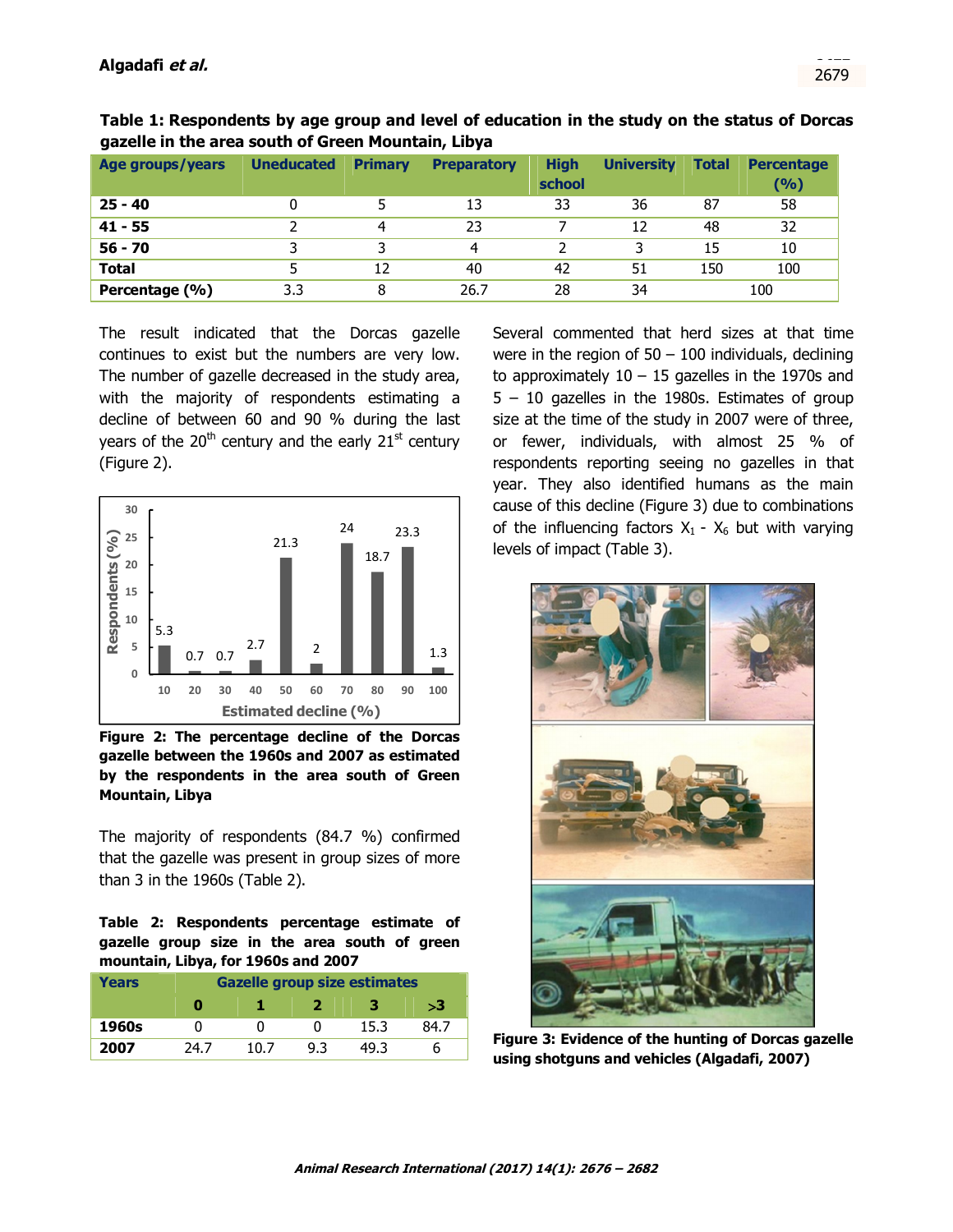| <b>Factors</b> | <b>Most</b><br><i>important</i> |               | $2nd$ most<br><i>important</i> |               | 3 <sup>rd</sup> most<br><i>important</i> |               | 4 <sup>th</sup> most<br><i>important</i> |               | 5 <sup>th</sup> most<br><i>important</i> |               | 6 <sup>th</sup> most<br><i>important</i> |               | <b>Total</b> |               |
|----------------|---------------------------------|---------------|--------------------------------|---------------|------------------------------------------|---------------|------------------------------------------|---------------|------------------------------------------|---------------|------------------------------------------|---------------|--------------|---------------|
|                | No                              | $\frac{9}{6}$ | <b>No</b>                      | $\frac{0}{0}$ | <b>No</b>                                | $\frac{0}{0}$ | <b>No</b>                                | $\frac{0}{0}$ | <b>No</b>                                | $\frac{0}{0}$ | <b>No</b>                                | $\frac{0}{0}$ | <b>No</b>    | $\frac{0}{0}$ |
| $X_1$          | 85                              | 56.7          | 16                             | 10.7          | 0                                        | 0             | 18                                       | 12            | 3                                        | 2             | 28                                       | 18.6          | 150          | 100           |
| $X_2$          | 47                              | 31.3          | 22                             | 14.7          | 4                                        | 2.6           | 54                                       | 36            | 13                                       | 8.7           | 10                                       | 6.7           | 150          | 100           |
| $X_3$          | 12                              | 8             | 42                             | 28            | 13                                       | 8.7           | 22                                       | 14.7          | 48                                       | 32            | 13                                       | 8.7           | 150          | 100           |
| $X_4$          | 5.                              | 3.3           | 27                             | 18            | 13                                       | 8.7           | 25                                       | 16.7          | 55                                       | 36.6          | 25                                       | 16.7          | 150          | 100           |
| X <sub>5</sub> |                                 | 0.7           | 20                             | 13.3          | 69                                       | 46            | 3                                        | 2             | 18                                       | 12            | 39                                       | 26            | 150          | 100           |
| $X_6$          | 0                               | 0             | 23                             | 15.3          | 51                                       | 34            | 28                                       | 18.6          | 13                                       | 8.7           | 35                                       | 23.3          | 150          | 100           |
| <b>Total</b>   | 150                             | 100           | 150                            | 100           | 150                                      | 100           | 150                                      | 100           | 150                                      | 100           | 150                                      | 100           |              |               |

**Table 3: Respondents ranking of factors responsible for the decrease in the number of sighted Dorcas gazelle in the area south of Green Mountain, Libya**

 $X_1$  = overhunting,  $X_2$  = lack of natural habitat (including lack of food and water),  $X_3$  = urbanization,  $X_4$  = hunting at an inappropriate time of year,  $X_5$  = acquisition of hunting tools and of modern means of transportation,  $X_6$  = lack of awareness of the environmental value of gazelle

The study also examined the estimated economic benefit to local people of the gazelle and found that on average the respondents estimated the value per Dorcas gazelle at \$750. Although this is a crude estimate (and not explored in more depth here), this gives some indication as to the importance of the Dorcas gazelle as a game animal as well as other factors such as intrinsic value, cost of buying individuals from existing captive stocks and tourism.

#### **DISCUSSION**

At the Sahelo-Saharan Interest Group meeting (SSIG) in 2003, there was formal confirmation of the recent presence of Dorcas gazelle in Libya in the preceding 5 years (Montfort, 2003).

Later studies have shown that scattered herds of Dorcas gazelle persisted only in the most remote areas, as in the case of a group of approximately 10 individuals seen on  $2<sup>nd</sup>$  November 2005 in south-western Libya (Masseti, 2010). Our results indicated that in 2007, whilst still present, Dorcas gazelle sightings had decreased considerably (60 – 90 %), compared to historical estimates, in the study area south of Green Mountain and neighbouring Libyan Desert.

Whilst there are several contributory factors to the decline, the major impact is the lack of awareness of the overall environmental value of the gazelle leading to overhunting.

Respondents believed that the decline in numbers were due to Dorcas gazelle leaving their habitat (semi-desert) and migrating to safer areas. However, it seems that the number of Dorcas gazelle is decreasing because of illegal hunting and overhunting in all parts of its range (Newby, 1990; East, 1992; Attum et al., 2014; IUCN, 2016). Respondents believed that Dorcas gazelle was not threatened by a lack of natural habitat (i.e. lack of food and water), urbanization, shared use with domestic sheep or the presence of predators.

Despite the problems that it faces, the gazelle is financially valued by the communities studied here at a current estimate of \$750 per gazelle. This contrasts with the earlier situation in which gazelle were exploited. Respondents stated that, in the 1970s and 1980s, Dorcas gazelle were often given as a gift with no money changing hands.

As the hunting of game (including gazelle) is ingrained in Libyan culture, it is unlikely to be totally eliminated. Therefore, the findings indicate that in order to improve the future management of this species, there is a need to regulate and limit hunting trips and sell licences that allow hunting at appropriate times of the year. Such activities should be calibrated by scientific evidence and set at a value commensurate with the conservation management of other gazelle populations. Such initiatives should be linked to other conservation methods such as captive breeding.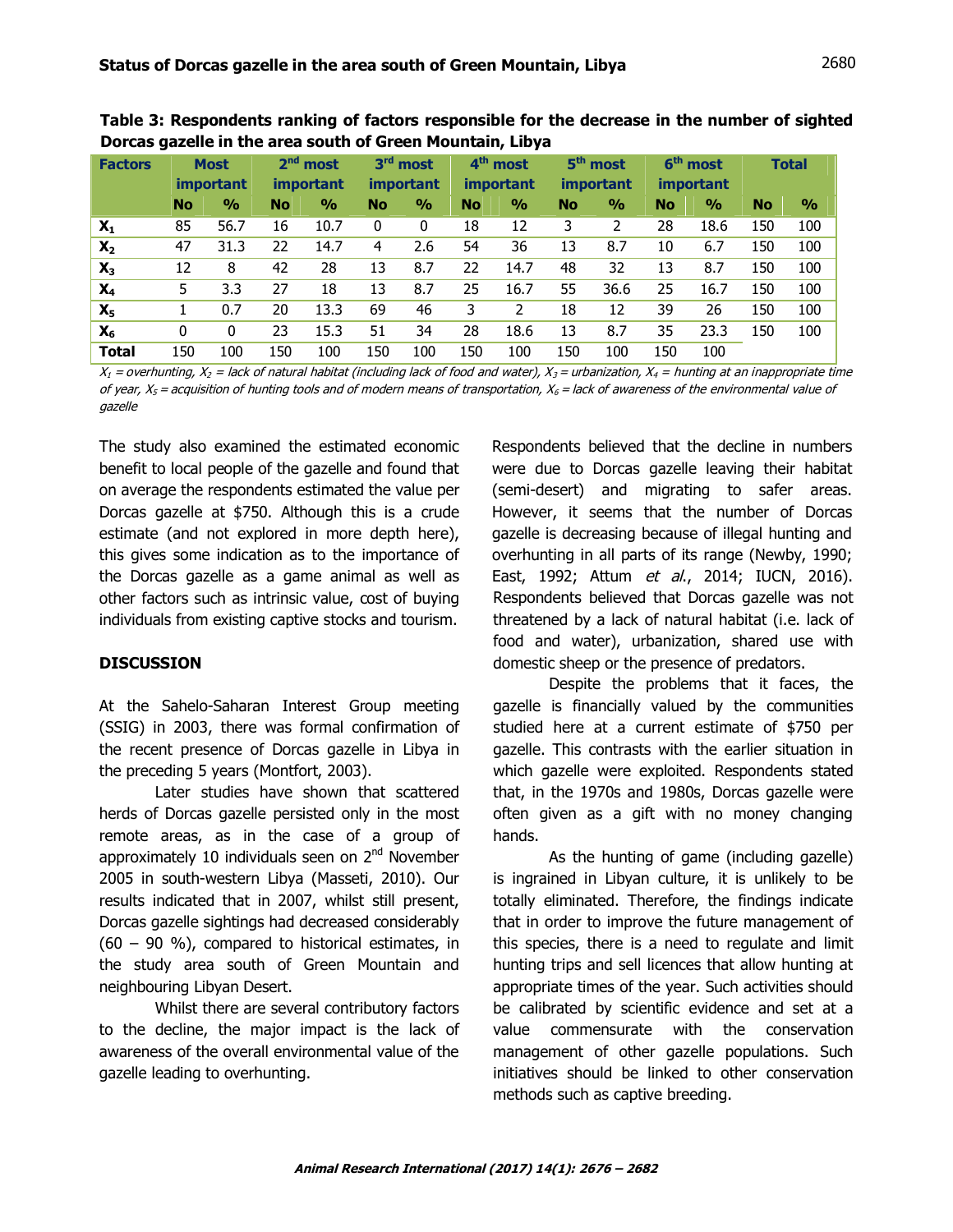Currently in Libya, there is a captive breeding programme of Dorcas gazelle (Hufnagl, 1972; Essghaier, 1980; Yom-Tov et al., 1995; Masseti, 2010) but this is rather *ad hoc*, the species origins are uncertain and it is organised individually by people with an interest in the species rather than a systematic, measured strategy of reintroduction.

There are many challenges for the gazelle in post-conflict Libya, so there is an urgent need to clarify the situation. Upcoming field and survey work will aim to establish where the Dorcas gazelle currently exists in this part of its range. Understanding its current status will allow the formulation of an appropriate in-country management strategy to help re-establish the Dorcas gazelle across its traditional range in Libya.

### **ACKNOWLEDGEMENTS**

The authors express their gratitude to the questionnaire respondents, interviewees, and the hunting community, for providing information and the necessary facilities to carry out this work. The cooperation of the villagers living in the study area during fieldwork and data collection is sincerely acknowledged. We would also like to thank friends and colleagues for encouraging us to undertake this work and for providing useful criticism that improved the manuscript. This research did not receive any specific grant from funding agencies in the public, commercial, or not-for-profit sectors.

# **REFERENCES**

- ABAIGAR, T., CANO, M. and ENSENYAT, C. (2013). Habitat preference of reintroduced Dorcas gazelles (Gazella dorcas neglecta) in North Ferlo, Senegal, *Journal of Arid* Environments, 97: 176 – 181.
- ALGADAFI, W. (2007). Environmental Economic Study for Wildlife Conservation and Development: Case Study for Libyan Gazelle in the South of Aljabal al Akhdar Region. Academy of Graduate Studies, Benghazi, Libya.
- ATTUM, O., GHAZALI, U., EL NOBY, S. K. and HASSAN, I. N. (2014). The effect of precipitation history on the kilometric index of Dorcas gazelles. Journal of Arid Environments, 102: 113 – 116.
- AWAMI, A. M. (1997). Libyan Wild Animals. First Edition (in Arabic), Omar Al- Mukhtar University Publications, El-Beida, Libya.
- BAHARAV, D. and MENDELSSOHN, H. (1976). Distribution and movement of the Dorcas gazelle in the southern Negev. Israel Journal of Zoology, 25(4): 215 – 216.
- CHAMMEM, M., SELMI, S., NOUIRA, S. and KHORCHANI, T. (2008). Factors affecting the distribution of Dorcas gazelle. Journal of Zoology, 275(2): 146 – 152.
- CORBET, G. B. and HILL, J. E. (1991). A World List of Mammalian Species. Third Edition, Natural History Museum Publications, London.
- EAST, R. (1992). Conservation status of antelopes in North Africa. Species, 18: 35 - 36.
- EL ALQAMY, H. and EL DIN, S. B. (2006). Contemporary status and distribution of gazelle species (Gazella dorcas and Gazella leptoceros) in Egypt. Zoology in the Middle *East*, 39(1):  $5 - 16$ .
- EL BARASI, M. Y., BARRANI, M. W. and AL TAJOURY, O. R. (2013). Land deterioration of a semi-desert grazing area in the northeastern zone of Libya (Cyrenaica). Journal of Environmental Science and Engineering, B(2): 357 - 373.
- ESSGHAIER, M. F. A. (1980). A plea for Libya's gazelles. Oryx, 15(14): 384 - 385.
- FROST, W. (2014). The Antelope of Africa. Jacana Media, Auckland Park, 2092 Johannesburg, South Africa.
- GROVES, C. P. (1988). A catalogue of the genus Gazella. Pages 193 - 198. In: DIXON, A. and JONES, D. (Eds.) Conservation and Biology of Desert Antelopes. Christopher Helm, London.
- HUFNAGL, E. (1972). Libyan Mammals. The Oleander Press, Cambridge.